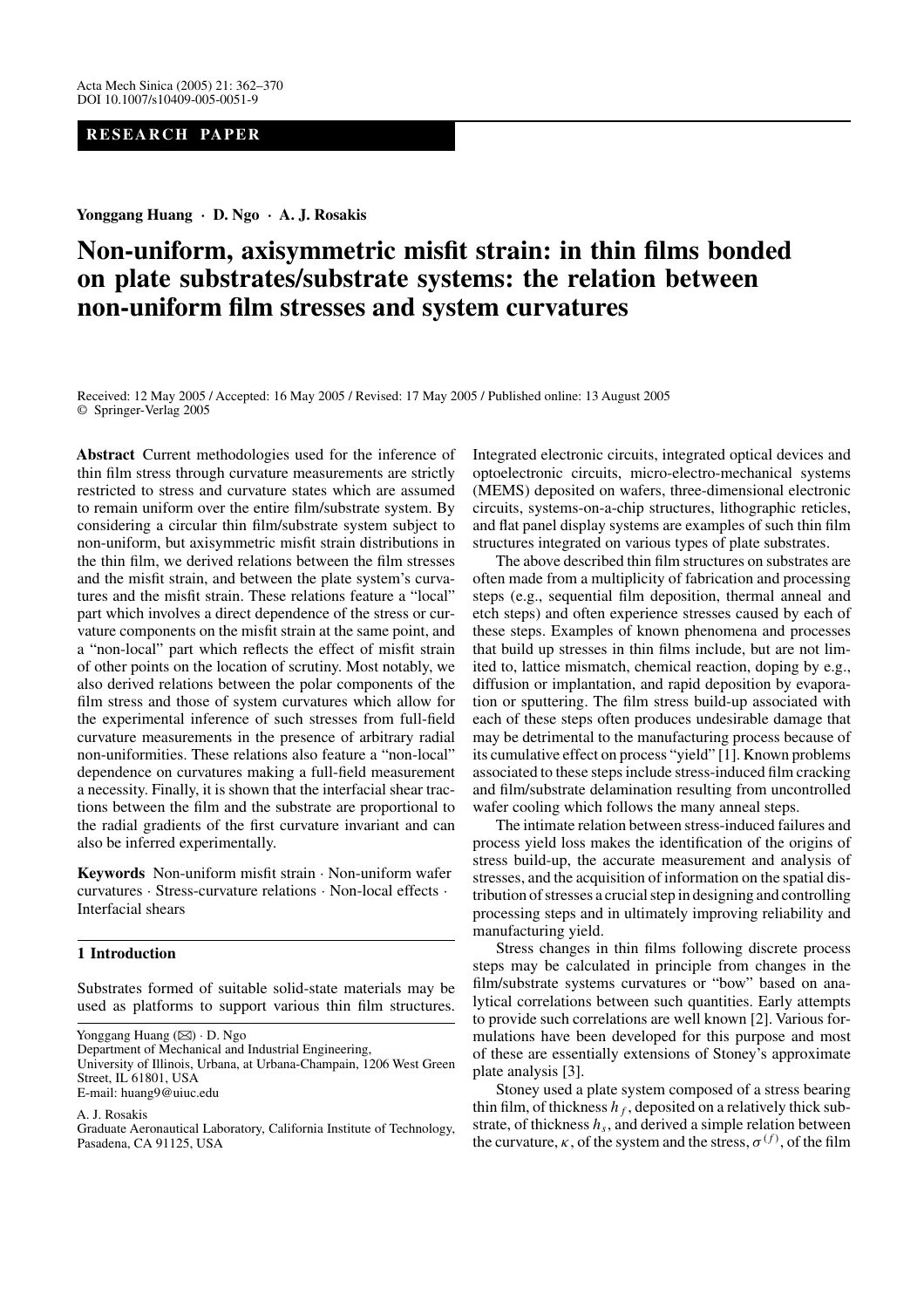as follows:

$$
\sigma^{(f)} = \frac{E_s h_s^2 \kappa}{6h_f(1 - v_s)}.
$$
\n(1)

In the above the subscripts " $f$ " and "s" denote the thin film and substrate, respectively, and E and  $\nu$  are the Young's modulus and Poisson's ratio. Equation (1) is called the Stoney formula, and it has been extensively used in the literature to infer film stress changes from experimental measurement of system curvature changes [2].

Stoney's formula was derived for an isotropic "thin" solid film of uniform thickness deposited on a much "thicker" plate substrate based on a number of assumptions. Stoney's assumptions include the following: (1) Both the film thickness  $h_f$  and the substrate thickness  $h_s$  are uniform and  $h_f \ll$  $h_s \ll R$ , where R represents the characteristic length in the lateral direction (e.g., system radius  $R$  shown in Fig. 1); (2) The strains and rotations of the plate system are infinitesimal; (3) Both the film and substrate are homogeneous, isotropic, and linearly elastic; (4) The film stress states are in-plane isotropic or equi-biaxial (two equal stress components in any two, mutually orthogonal in-plane directions) while the outof-plane direct stress and all shear stresses vanish; (5) The system's curvature components are equi-biaxial (two equal direct curvatures) while the twist curvature vanishes in all directions; and (6) All surviving stress and curvature compo-



**Fig. 1** A schematic diagram of the thin film/substrate system, showing the cylindrical coordinates  $(r, \theta, z)$ 

nents are spatially constant over the plate system's surface, a situation which is often violated in practice.

The assumption of equi-biaxial ( $\kappa_{xx} = \kappa_{yy} = \kappa$ ,  $\kappa_{xy} =$  $\kappa_{vx} = 0$ ) and spatially constant curvature (*κ* independent of position) is equivalent to assuming that the plate system would deform spherically under the action of the film stress. If this assumption were to be true, a rigorous application of Stoney's formula would indeed furnish a single film stress value. This value represents the common magnitude of each of the two direct stresses in any two, mutually orthogonal directions (i.e.,  $\sigma_{xx} = \sigma_{yy} = \sigma^{(f)}$ ,  $\sigma_{xy} = \sigma_{yx} = 0$ ,  $\sigma^{(f)}$ independent of position). This is the uniform stress for the entire film and it is derived from measurement of a single uniform curvature value which fully characterizes the system provided the deformation is indeed spherical.

Despite the explicitly stated assumptions of spatial stress and curvature uniformity, the Stoney formula is often, arbitrarily, applied to cases of practical interest where these assumptions are violated. This is typically done by applying Stoney's formula pointwise and thus extracting a local value of stress from a local measurement of the curvature of the system. This approach of inferring film stress clearly violates the uniformity assumptions of the analysis and, as such, its accuracy as an approximation is expected to deteriorate as the levels of curvature non-uniformity become more severe. To the best knowledge of the authors, no analytical formulation capable of dealing with non-uniform stress and deformation states has been existence.

Following the initial formulation by Stoney, a number of extensions have been derived by various researchers who have relaxed some of the other assumptions (other than the assumption of uniformity) made by his analysis. Such extensions of the initial formulation include relaxation of the assumption of equi-biaxiality as well as the assumption of small deformations/deflections. A biaxial form of Stoney, appropriate for anisotropic film stresses, including different stress values at two different directions and non-zero, in-plane shear stresses, was derived by relaxing the assumption of curvature equi-biaxiality [2]. Related analyses treating discontinuous films in the form of bare periodic lines [4] or composite films with periodic line structures (e.g., bare or encapsulated periodic lines) have also been derived [5– 7]. These latter analyses have also removed the assumption of equi-biaxiality and have allowed the existence of three independent curvature and stress components in the form of two, non-equal, direct components and one shear or twist component. However, the uniformity assumption of all of these quantities over the entire plate system was retained. In addition to the above, single, multiple and graded films and substrates have been treated in various "large" deformation analyses [8–11]. These analyses have removed both the restrictions of an equi-biaxial curvature state as well as the assumption of infinitesimal deformations. They have allowed for the prediction of kinematically nonlinear behavior and bifurcations in curvature states which have also been observed experimentally [12,13]. These bifurcations are transformations from an initially equi-biaxial to a subsequently biaxial curvature state that may be induced by an increase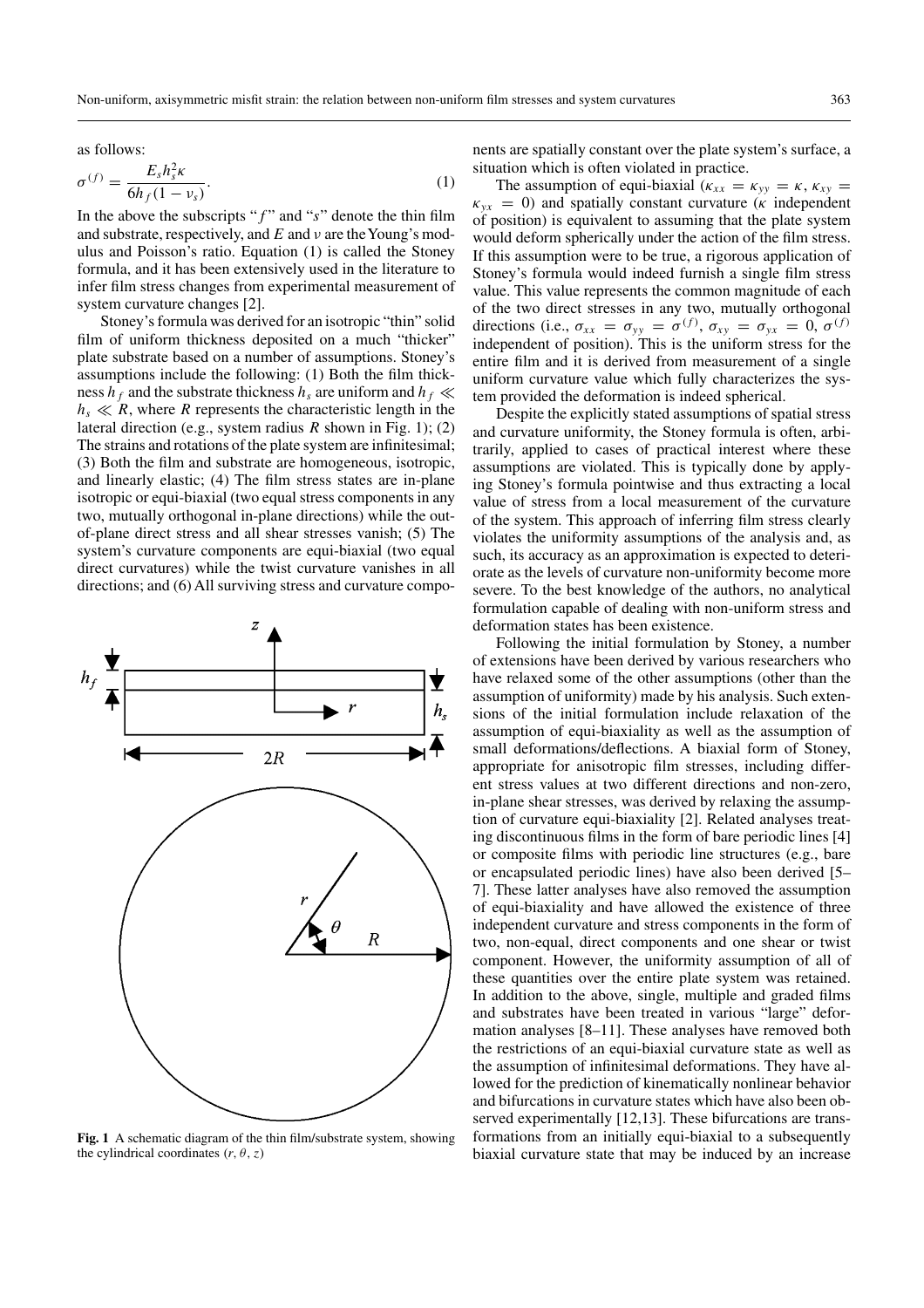

**Fig. 2** Maximum and minimum principal curvatures of a thin film/substrate system

in film stress beyond a critical level. This critical level is intimately related to the systems aspect ratio, i.e., the ratio of in-plane to thickness dimension and the elastic stiffness. These analyses also retain the assumption of spatial curvature and stress uniformity across the system. However, they allow for deformations to evolve from an initially spherical shape to an energetically favored shape (e.g., ellipsoidal, cylindrical or saddle shapes) which features three different, still spatially constant, curvature components [12,13].

None of the above-discussed extensions of Stoney's methodology has relaxed the most restrictive of Stoney's original assumption of spatial uniformity which does not allow either film stress or curvature components to vary across the plate surface. This crucial assumption is often violated in practice since film stresses and the associated system curvatures are non-uniformly distributed over the plate area. Radially symmetric or axisymmetric variations in particular are often present in film/substrate systems. This is part due to the circular wafer geometry and part due to the axisymmetric geometries of most processing equipment used to manufacture such wafers.

An example of axisymmetric radial curvature distribution is given in Fig. 2. Figures  $2(a)$  and  $2(b)$  show the maximum and the minimum curvature distributions (principal curvature maps) of a large, industrial 300 mm wafer composed of a 1 $\mu$ m thick low-k dielectric film deposited on a 730 $\mu$ m Si substrate. This wafer was subjected to thermal anneal and the curvatures shown correspond to curvature changes (afterbefore) following cooling from 400 ℃. The principal curvatures have been obtained by means of CGS interferometry [14], a technique capable of performing full-field, real-time measurements of all three independent Cartesian components  $(\kappa_{xx}, \kappa_{yy})$  and  $\kappa_{xy} = \kappa_{yx}$ ) of the curvature tensor over the entire wafer. Following optical measurement of the Cartesian components, the principal curvatures  $\kappa_1$  and  $\kappa_2$  were obtained [13] by using

$$
\kappa_{1,2} = \frac{\kappa_{xx} + \kappa_{yy}}{2} \pm \left\{ \left( \frac{\kappa_{xx} - \kappa_{yy}}{2} \right)^2 + \kappa_{xy}^2 \right\}^{1/2}.
$$
 (2)

The wafer shape was not *a priori* assumed to be radially symmetric. However, the resulting principal curvature maps clearly show that this would be an accurate approximation in this case. The axisymmetry of these maps as well as the clear presence of large scale curvature non-uniformities, along the radial direction, provides strong motivation for this study. This non-uniformity is in clear violation of Stoney's 6th assumption. Furthermore the two maps in Fig. 2 are clearly different.This is also in clear violation of Stoney's 5th assumption which requires equi-biaxiality of curvature. To clarify the last statement one should recall that once radial symmetry is established the only two surviving components of curvature are  $\kappa_{rr}(r) = \frac{d^2 w(r)}{dr^2}$  and  $\kappa_{\theta\theta}(r) = \frac{1}{r} \frac{dw}{dr}$ , where  $z = w(r)$  is the equation of the radial wafer shape. With respect to the polar system of Fig. 1,  $\kappa_{rr}$  and  $\kappa_{\theta\theta}$  are the radial and circumferential curvature components, respectively, and are also equal to the maximum and minimum principal curvatures. The remaining independent curvature component (twist) vanishes along radial lines [13]. Indeed in this case  $\kappa_{rr}(r) \neq \kappa_{\theta\theta}(r) \forall R>r>0$ , clearly indicating that Stoney's assumption of equi-biaxiality is violated.

The main purpose of the present paper is to remove the two restrictive assumptions of the Stoney analysis relating to spatial uniformity and equi-biaxiality. This is done here only in relation to axisymmetric variations. To do so we consider the case of a thin film/substrate system subjected to arbitrary, radially symmetric misfit strain fields  $\varepsilon_m(r)$  in the thin film whose presence will create a radially symmetric stress and curvature field as well as arbitrarily large stress and curvature gradients. Here the misfit strain refers to the intrinsic strain in thin film that is not associated with the stress. Our goal is to relate film stresses and system curvatures to the misfit strain distribution and to ultimately derive a relation between the film stresses and the system curvatures that would allow for the accurate experimental inference of film stress from full-field and real-time curvature measurements.

## **2 Governing equations**

A thin film deposited on a substrate is subject to axisymmetric misfit strain distribution  $\varepsilon_m(r)$ , where r is the radial coordinate (Fig. 1). The thin film and substrate are circular in the lateral direction and have a radius R.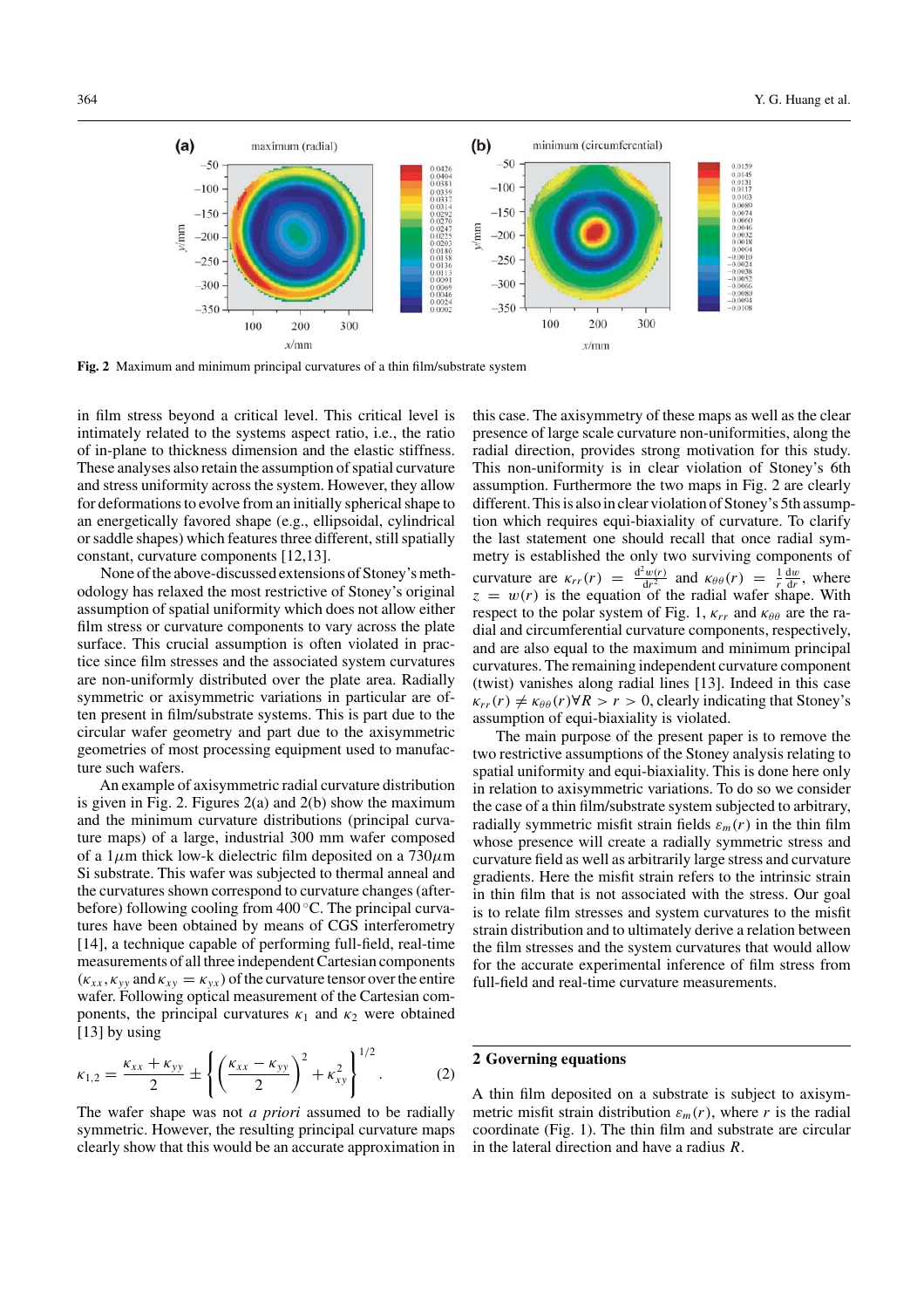The thin-film thickness  $h_f$  is much less than the substrate thickness  $h_s$ , and both are much less than  $R$ , i.e.,  $h_f \ll h_s \ll$ R. The Young's modulus and Poisson's ratio of the film and substrate are denoted by  $E_f$ ,  $v_f$ ,  $E_s$ , and  $v_s$ , respectively. The deformation is axisymmetric and is therefore independent of the polar angle  $\theta$ , where  $(r, \theta, z)$  are cylindrical coordinates with the origin at the center of the substrate (Fig. 1).

The substrate is modeled as a plate since it can be subjected to bending, and  $h_s \ll R$ . The thin film is modeled as a membrane which cannot be subject to bending due to its small thickness  $h_f \ll h_s$ . Let  $u_f = u_f(r)$  denote the displacement in the radial  $(r)$  direction. The strains in the thin film are  $\varepsilon_{rr} = \frac{du_f}{dr}$  and  $\varepsilon_{\theta\theta} = \frac{u_f}{r}$ . The stresses in the thin film can be obtained from the linear elastic constitutive model as

$$
\sigma_{rr} = \frac{E_f}{1 - \nu_f^2} \left[ \frac{du_f}{dr} + \nu_f \frac{u_f}{r} - (1 + \nu_f) \varepsilon_m \right],
$$
  
\n
$$
\sigma_{\theta\theta} = \frac{E_f}{1 - \nu_f^2} \left[ \nu_f \frac{du_f}{dr} + \frac{u_f}{r} - (1 + \nu_f) \varepsilon_m \right].
$$
\n(3)

The membrane forces in the thin film are

$$
N_r^{(f)} = h_f \sigma_{rr}, \qquad N_\theta^{(f)} = h_f \sigma_{\theta\theta}.
$$
 (4)

It is recalled that, for uniform misfit strain  $\varepsilon_m(r) =$ constant, the normal and shear stresses across the thin film/substrate interface vanish except near the free edge  $r = R$ , i.e.,  $\sigma_{zz} = \sigma_{rz} = 0$  at  $z = \frac{h_s}{2}$  and  $r < R$ . For non-uniform misfit strain  $\varepsilon_m = \varepsilon_m(r)$  as in the present study, the shear stress traction may not vanish anymore, and this shear stress  $\sigma_{rz}$  is denoted by  $\tau(r)$  as shown in Fig. 3. It is important to note that the normal stress traction  $\sigma_{zz}$  still vanishes (except near the free edge  $r = R$ ) because the thin film cannot be subject to bending. The equilibrium equation for the thin film, accounting for the effect of interface shear stress traction  $\tau(r)$ , becomes

$$
\frac{dN_r^{(f)}}{dr} + \frac{N_r^{(f)} - N_\theta^{(f)}}{r} - \tau = 0.
$$
 (5)



**Fig. 3** A schematic diagram of the non-uniform shear traction distribution at the interface between the film and the substrate

The substitution of Eqs. (3) and (4) into (5) yields the following governing equation for  $u_f$  (and  $\tau$ )

$$
\frac{d^2 u_f}{dr^2} + \frac{1}{r} \frac{du_f}{dr} - \frac{u_f}{r^2} = \frac{1 - v_f^2}{E_f h_f} \tau + (1 + v_f) \frac{d\varepsilon_m}{dr}.
$$
 (6)

Let  $u_s$  denote the displacement in the radial  $(r)$  direction at the neutral axis  $(z = 0)$  of the substrate, and w the displacement in the normal  $(z)$  direction. It is important to consider w since the substrate can be subject to bending and is modeled as a plate. The strains in the substrate are given by

$$
\varepsilon_{rr} = \frac{\mathrm{d}u_s}{\mathrm{d}r} - z\frac{\mathrm{d}^2w}{\mathrm{d}r^2}, \qquad \varepsilon_{\theta\theta} = \frac{u_s}{r} - z\frac{1}{r}\frac{\mathrm{d}w}{\mathrm{d}r}.\tag{7}
$$

The stresses in the substrate can then be obtained from the linear elastic constitutive model as

$$
\sigma_{rr} = \frac{E_s}{1 - \nu_s^2} \left[ \frac{\mathrm{d}u_s}{\mathrm{d}r} + \nu_s \frac{u_s}{r} - z \left( \frac{\mathrm{d}^2 w}{\mathrm{d}r^2} + \frac{\nu_s}{r} \frac{\mathrm{d}w}{\mathrm{d}r} \right) \right],
$$
  
\n
$$
\sigma_{\theta\theta} = \frac{E_s}{1 - \nu_s^2} \left[ \nu_s \frac{\mathrm{d}u_s}{\mathrm{d}r} + \frac{u_s}{r} - z \left( \nu_s \frac{\mathrm{d}^2 w}{\mathrm{d}r^2} + \frac{1}{r} \frac{\mathrm{d}w}{\mathrm{d}r} \right) \right].
$$
 (8)

The forces and bending moments in the substrate are

$$
N_r^{(s)} = \int_{-\frac{h_s}{2}}^{\frac{h_s}{2}} \sigma_{rr} dz = \frac{E_s h_s}{1 - v_s^2} \left[ \frac{du_s}{dr} + v_s \frac{u_s}{r} \right],
$$
  
\n
$$
N_\theta^{(s)} = \int_{-\frac{h_s}{2}}^{\frac{h_s}{2}} \sigma_{\theta\theta} dz = \frac{E_s h_s}{1 - v_s^2} \left[ v_s \frac{du_s}{dr} + \frac{u_s}{r} \right],
$$
  
\n
$$
M_r = -\int_{-\frac{h_s}{2}}^{\frac{h_s}{2}} z \sigma_{rr} dz = \frac{E_s h_s^3}{12(1 - v_s^2)} \left( \frac{d^2 w}{dr^2} + \frac{v_s}{r} \frac{dw}{dr} \right),
$$
  
\n
$$
M_\theta = -\int_{-\frac{h_s}{2}}^{\frac{h_s}{2}} z \sigma_{\theta\theta} dz = \frac{E_s h_s^3}{12(1 - v_s^2)} \left( v_s \frac{d^2 w}{dr^2} + \frac{1}{r} \frac{dw}{dr} \right).
$$
 (10)

The shear stress  $\tau$  at the thin film/substrate interface is equivalent to the distributed axial force  $\tau(r)$  and bending moment  $\frac{h_s}{2} \tau(r)$  applied at the neutral axis ( $z = 0$ ) of the substrate. The in-plane force equilibrium equation of the substrate then becomes

$$
\frac{dN_r^{(s)}}{dr} + \frac{N_r^{(s)} - N_\theta^{(s)}}{r} + \tau = 0.
$$
\n(11)

The out-of-plane force and moment equilibrium equations are given by

$$
\frac{dM_r}{dr} + \frac{M_r - M_\theta}{r} + Q - \frac{h_s}{2}\tau = 0,\tag{12}
$$

$$
\frac{\mathrm{d}Q}{\mathrm{d}r} + \frac{Q}{r} = 0,\tag{13}
$$

where  $Q$  is the shear force normal to the neutral axis. The substitution of Eq. (9) into Eq. (11) yields the following governing equation for  $u_s$  (and  $\tau$ )

$$
\frac{d^2 u_s}{dr^2} + \frac{1}{r} \frac{du_s}{dr} - \frac{u_s}{r^2} = -\frac{1 - v_s^2}{E_s h_s} \tau.
$$
 (14)

Equation (13), together with the requirement of finite  $Q$  at the center  $r = 0$ , gives  $Q = 0$  in the entire substrate. Its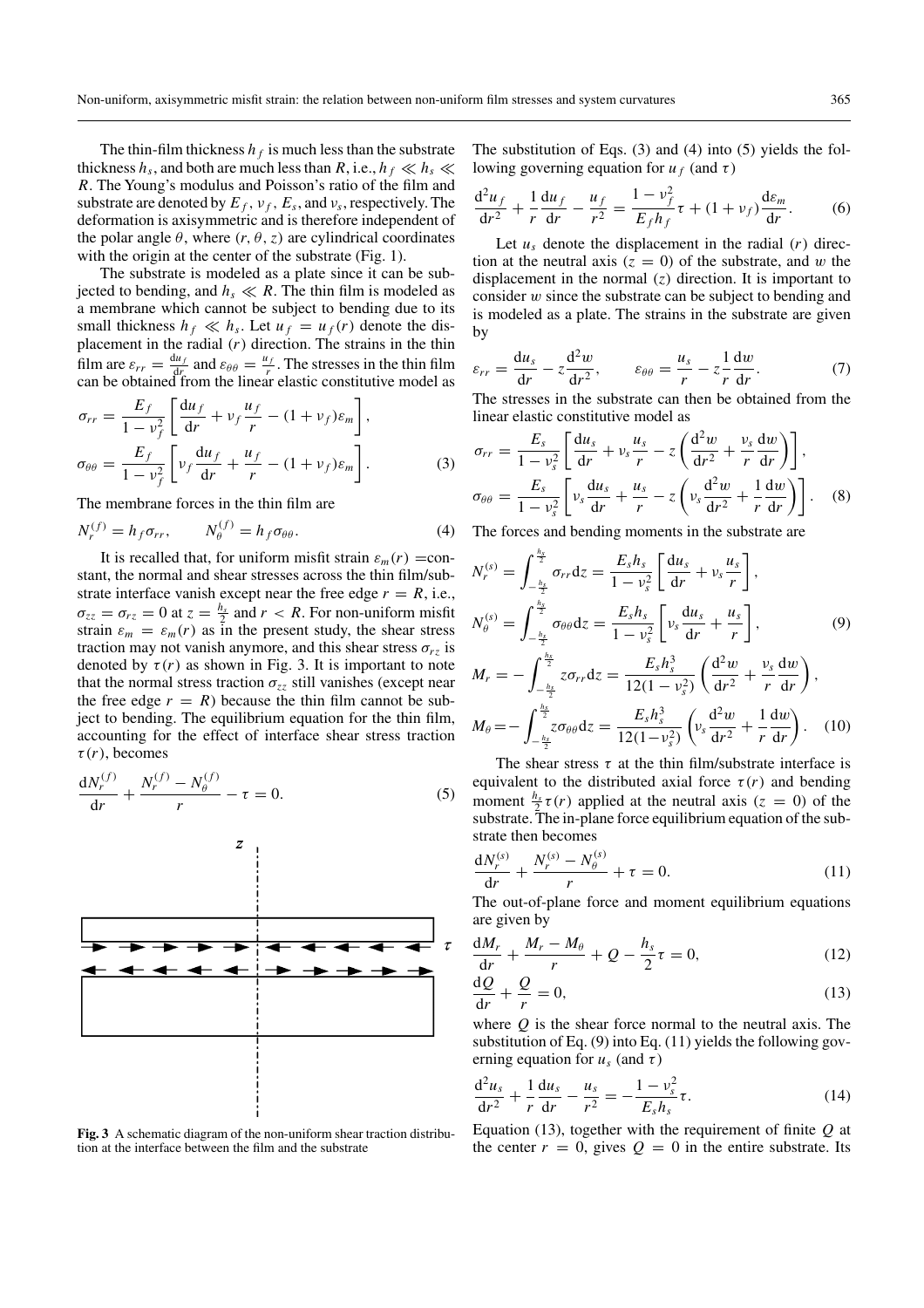substitution into Eq. (12), in conjunction with Eq. (10), gives the following governing equation for w (and  $\tau$ )

$$
\frac{d^3w}{dr^3} + \frac{1}{r}\frac{d^2w}{dr^2} - \frac{1}{r^2}\frac{dw}{dr} = \frac{6(1 - v_s^2)}{E_s h_s^2}\tau.
$$
 (15)

The continuity of displacement across the thin film/substrate interface requires

$$
u_f = u_s - \frac{h_s}{2} \frac{dw}{dr}.
$$
 (16)

Equations (6) and  $(14)$ – $(16)$  constitute four ordinary differential equations for  $u_f$ ,  $u_s$ , w and  $\tau$ .

We can eliminate  $u_f, u_s$  and w from these four equations to obtain the shear stress at the thin film/substrate interface in terms of the misfit strain as

$$
\tau = -\frac{(1+v_f)}{\frac{1-v_f^2}{E_f h_f} + 4\frac{1-v_s^2}{E_s h_s}} \frac{d\varepsilon_m}{dr},\tag{17}
$$

which is a remarkable result that holds regardless of boundary conditions at the edge  $r = R$ . Therefore, the interface shear stress is proportional to the gradient of misfit strain. For uniform misfit strain  $\varepsilon_m(r) =$  constant, the interface shear stress vanishes, i.e.,  $\tau = 0$ .

The substitution of the above solution for shear stress  $\tau$ into Eqs. (15) and (14) yields ordinary differential equations for displacements  $w$  and  $u_s$  in the substrate. Their general solutions are

$$
\frac{dw}{dr} = -\frac{6(1 - v_s^2)}{E_s h_s^2} \frac{1 + v_f}{\frac{1 - v_f^2}{E_f h_f} + 4\frac{1 - v_s^2}{E_s h_s}}
$$
\n
$$
\times \frac{1}{r} \int_0^r \eta \varepsilon_m(\eta) d\eta + \frac{B_1}{2} r,\tag{18}
$$

$$
u_{s} = \frac{1 - v_{s}^{2}}{E_{s}h_{s}} \frac{1 + v_{f}}{\frac{1 - v_{f}^{2}}{E_{f}h_{f}} + 4\frac{1 - v_{s}^{2}}{E_{s}h_{s}}}
$$
  
 
$$
\times \frac{1}{r} \int_{0}^{r} \eta \varepsilon_{m}(\eta) d\eta + \frac{B_{2}}{2}r,
$$
 (19)

where  $B_1$  and  $B_2$  are constants to be determined by boundary conditions to be given in the next section. We have imposed the conditions that  $w$  and  $u_s$  are bounded at the center of the substrate  $r = 0$ . The displacement  $u_f$  in the thin film can be obtained from interface continuity condition in Eq. (16) as

$$
u_f = \frac{4(1 - v_s^2)}{E_s h_s} \frac{(1 + v_f)}{\frac{1 - v_f^2}{E_f h_f} + 4\frac{1 - v_s^2}{E_s h_s}} \frac{1}{r} \int_0^r \eta \varepsilon_m(\eta) d\eta + \left(\frac{B_2}{2} - \frac{h_s B_1}{4}\right) r.
$$
 (20)

The force  $N_r^{(f)}$  in the thin film, which is needed for boundary conditions in the next section, is obtained from Eq. (4) as

$$
N_r^{(f)} = \frac{E_f h_f}{1 - v_f^2} \left\{ -(1 + v_f) \frac{\frac{1 - v_f^2}{E_f h_f} \varepsilon_m}{\frac{1 - v_f^2}{E_f h_f} + 4 \frac{1 - v_s^2}{E_s h_s}} - 4(1 - v_f^2) \frac{\frac{1 - v_s^2}{E_s h_s} + 4 \frac{1 - v_s^2}{E_s h_s} r^2 \int_0^r \eta \varepsilon_m(\eta) d\eta + \frac{1 + v_f}{2} \left( B_2 - \frac{h_s}{2} B_1 \right) \right\}.
$$
 (21)

The force  $N_r^{(s)}$  and moment  $M_r$  in the substrate, which are also needed for boundary conditions in the next section, are obtained from Eqs. (9) and (10) as

$$
N_r^{(s)} = \frac{E_s h_s}{1 - \nu_s^2} \left\{ (1 + \nu_f) \frac{\frac{1 - \nu_s^2}{E_s h_s} \varepsilon_m}{\frac{1 - \nu_f^2}{E_f h_f} + 4 \frac{1 - \nu_s^2}{E_s h_s}} - (1 - \nu_s)(1 + \nu_f) \frac{\frac{1 - \nu_s^2}{E_s h_s}}{\frac{1 - \nu_f^2}{E_f h_f} + 4 \frac{1 - \nu_s^2}{E_s h_s}} \frac{1}{r^2} \times \int_0^r \eta \varepsilon_m(\eta) d\eta + \frac{1 + \nu_s}{2} B_2 \right\},
$$
\n
$$
M_r = \frac{h_s}{2} \left\{ -\frac{(1 + \nu_f)\varepsilon_m}{\frac{1 - \nu_f^2}{E_f h_f} + 4 \frac{1 - \nu_s^2}{E_s h_s}} + \frac{(1 - \nu_s)(1 + \nu_f)}{\frac{1 - \nu_f^2}{E_f h_f} + 4 \frac{1 - \nu_s^2}{E_s h_s}} \frac{1}{r^2} \int_0^r \eta \varepsilon_m(\eta) d\eta + \frac{E_s h_s^2}{12(1 - \nu_s)} B_1 \right\}.
$$
\n(23)

It is interesting to observe that, in the limit of  $h_f / h_s \ll 1$ , the displacements in Eqs. (18)–(20) become

$$
\frac{dw}{dr} = -6 \frac{E_f h_f}{1 - v_f} \frac{1 - v_s^2}{E_s h_s^2} \frac{1}{r} \int_0^r \eta \varepsilon_m(\eta) d\eta + \frac{B_1}{2} r + O\left(\frac{h_f^2}{h_s^2}\right),
$$
\n(24)

$$
u_{s} = \frac{E_{f}h_{f}}{1 - \nu_{f}} \frac{1 - \nu_{s}^{2}}{E_{s}h_{s}} \frac{1}{r} \int_{0}^{r} \eta \varepsilon_{m}(\eta) d\eta + \frac{B_{2}}{2}r + O\left(\frac{h_{f}^{2}}{h_{s}^{2}}\right),
$$
 (25)

$$
u_f = 4 \frac{E_f h_f}{1 - v_f} \frac{1 - v_s^2}{E_s h_s} \frac{1}{r} \int_0^r \eta \varepsilon_m(\eta) d\eta
$$
  
+ 
$$
\left(\frac{B_2}{2} - \frac{h_s B_1}{4}\right) r + O\left(\frac{h_f^2}{h_s^2}\right).
$$
 (26)

#### **3 Boundary conditions**

The first boundary condition at the free edge  $r = R$  requires that the net force vanishes,

$$
N_r^{(f)} + N_r^{(s)} = 0 \qquad \text{at} \quad r = R. \tag{27}
$$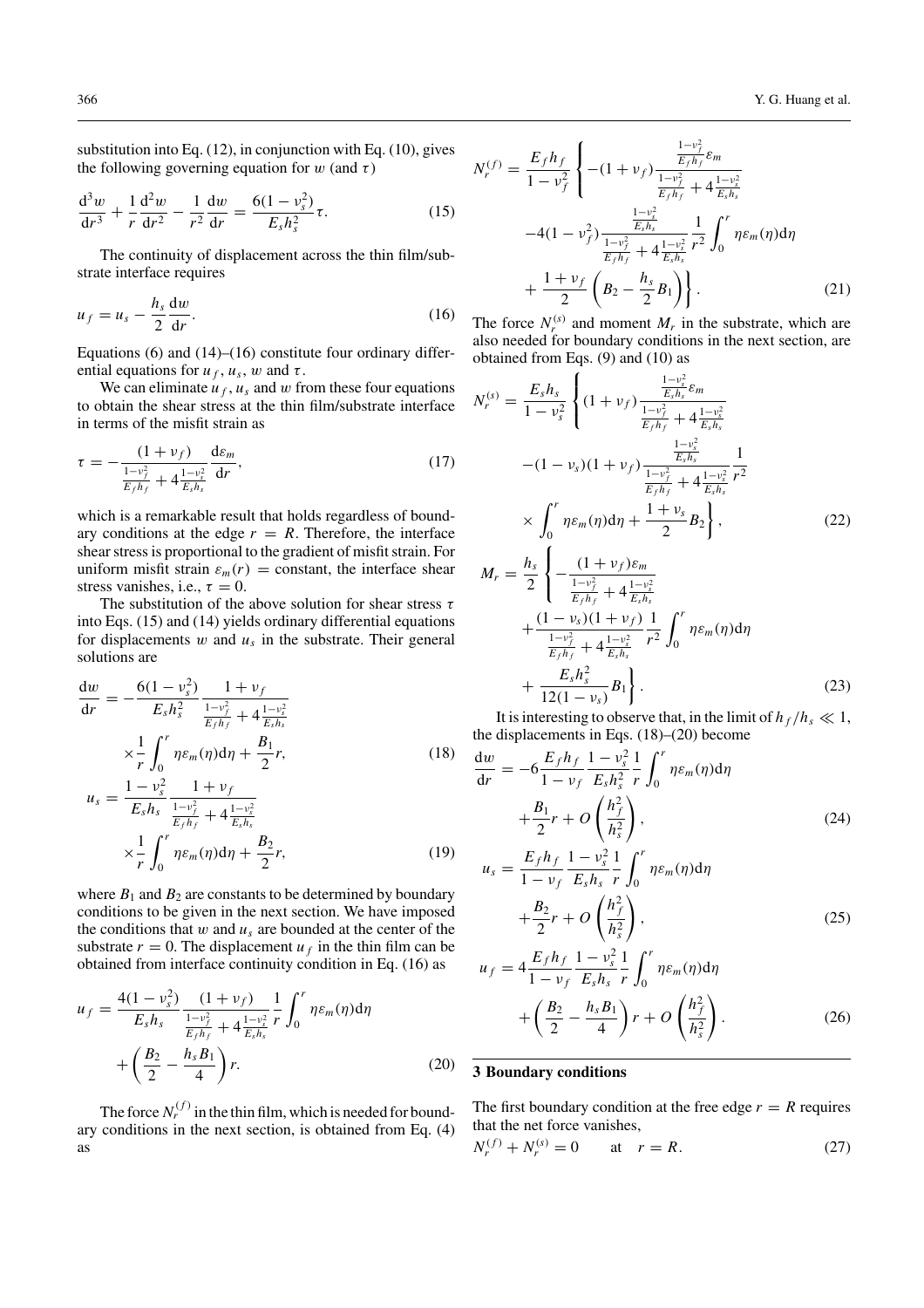The second boundary condition at the free edge  $r = R$  is vanishing of net moment, i.e.,

$$
M_r - \frac{h_s}{2} N_r^{(f)} = 0 \quad \text{at} \quad r = R. \tag{28}
$$

The above two equations in conjunction with Eqs. (21)–(23), give

$$
\frac{B_2}{2} = \frac{E_f h_f}{1 - v_f} \frac{(1 - v_s)^2}{E_s h_s} \frac{1}{R^2} \int_0^R \eta \varepsilon_m(\eta) d\eta + O\left(\frac{h_f^2}{h_s^2}\right)
$$
(29)  

$$
\frac{B_1}{2} = -6 \frac{E_f h_f}{1 - v_f} \frac{(1 - v_s)^2}{E_s h_s^2} \frac{1}{R^2} \int_0^R \eta \varepsilon_m(\eta) d\eta + O\left(\frac{h_f^2}{h_s^2}\right).
$$
(30)

under the limit  $\varepsilon = h_f / h_s \ll 1$ .

It is important to point out that the boundary conditions can also be established from the variational principle (e.g., [11]). The total potential energy in the thin film/substrate system with the free edge at  $r = R$  is

$$
\Pi = 2\pi \int_0^R r dr \int_{-\frac{h_s}{2}}^{\frac{h_s}{2} + h_f} U dz,
$$
\n(31)

where U is the strain energy density which gives  $\frac{\partial U}{\partial \varepsilon_{rr}} = \sigma_{rr}$ and  $\frac{\partial U}{\partial \varepsilon_{\theta\theta}} = \sigma_{\theta\theta}$ . For constitutive relations in Eqs. (3) and (8), we obtain

$$
U = \frac{E}{2(1 - v^2)} \bigg[ \varepsilon_{rr}^2 + \varepsilon_{\theta\theta}^2 + 2v\varepsilon_{rr}\varepsilon_{\theta\theta} - 2(1 + v)\varepsilon_m(\varepsilon_{rr} + \varepsilon_{\theta\theta}) \bigg],
$$
 (32)

where  $E$  and  $\nu$  take their corresponding values in the thin film (i.e.,  $E_f$  and  $v_f$  for  $h_s/2 + h_f \ge z \ge h_s/2$ ) and in the substrate (i.e.,  $E_s$  and  $v_s$  for  $h_s/2 \ge z \ge -h_s/2$ ), and  $\varepsilon_m$  is zero in the substrate. For the displacement field in Section 2 and the associated strain field, the potential energy  $\Pi$  in Eq. (31) becomes a quadratic function of parameters  $B_1$  and  $B<sub>2</sub>$ . The principle of minimal potential energy requires

$$
\frac{\partial \Pi}{\partial B_1} = 0 \quad \text{and} \quad \frac{\partial \Pi}{\partial B_2} = 0. \tag{33}
$$

It can be shown that, as expected in the limit  $h_f / h_s \ll 1$ , the above two equations are equivalent to the vanishing of net force in Eq. (27) and net moment in Eq. (28). The displacements in Eqs. (24)–(26) now become

$$
\frac{dw}{dr} = -6 \frac{E_f h_f}{1 - v_f} \frac{1 - v_s^2}{E_s h_s^2} \left[ \frac{1}{r} \int_0^r \eta \varepsilon_m(\eta) d\eta + \frac{1 - v_s}{1 + v_s} \frac{r}{R^2} \int_0^R \eta \varepsilon_m(\eta) d\eta \right],
$$
\n(34)

$$
u_{f} = 4u_{s} = 4\frac{E_{f}h_{f}}{1 - \nu_{f}} \frac{1 - \nu_{s}^{2}}{E_{s}h_{s}} \left[ \frac{1}{r} \int_{0}^{r} \eta \varepsilon_{m}(\eta) d\eta + \frac{1 - \nu_{s}}{1 + \nu_{s}} \frac{r}{R^{2}} \int_{0}^{R} \eta \varepsilon_{m}(\eta) d\eta \right]
$$
(35)

for  $h_f / h_s \ll 1$ .

## **4 Stresses and curvatures in thin film and substrate**

The substrate curvatures can be obtained from the displacement  $w$  as

$$
\kappa_{rr} = \frac{d^2 w}{dr^2} = -6 \frac{E_f h_f}{1 - v_f} \frac{1 - v_s^2}{E_s h_s^2} \left[ \varepsilon_m - \frac{1}{r^2} \int_0^r \eta \varepsilon_m(\eta) d\eta + \frac{1 - v_s}{1 + v_s} \frac{1}{R^2} \int_0^R \eta \varepsilon_m(\eta) d\eta \right],
$$
  

$$
\kappa_{\theta\theta} = \frac{1}{r} \frac{dw}{dr} = -6 \frac{E_f h_f}{1 - v_f} \frac{1 - v_s^2}{E_s h_s^2} \left[ \frac{1}{r^2} \int_0^r \eta \varepsilon_m(\eta) d\eta + \frac{1 - v_s}{1 + v_s} \frac{1}{R^2} \int_0^R \eta \varepsilon_m(\eta) d\eta \right].
$$
 (36)

The sum of these two curvatures is

$$
\kappa_{rr} + \kappa_{\theta\theta} = -12 \frac{E_f h_f}{1 - \nu_f} \frac{1 - \nu_s}{E_s h_s^2} \left[ \bar{\varepsilon}_m + \frac{1 + \nu_s}{2} (\varepsilon_m - \bar{\varepsilon}_m) \right],
$$
\n(37)

or equivalently

$$
\kappa_{rr} + \kappa_{\theta\theta} = -12 \frac{E_f h_f}{1 - \nu_f} \frac{1 - \nu_s}{E_s h_s^2} \left[ \varepsilon_m - \frac{1 - \nu_s}{2} (\varepsilon_m - \bar{\varepsilon}_m) \right],
$$
\n(38)

where  $\bar{\varepsilon}_m = \frac{2}{R^2} \int_0^R \eta \varepsilon_m(\eta) d\eta = \frac{\int \int \varepsilon_m dA}{\pi R^2}$  is the average misfit strain in the thin film. The first term on the right hand side of Eq. (37) corresponds to a uniform (average) misfit strain, while the second term gives the deviation from the uniform misfit strain. Such a deviation is proportional to the difference between the local misfit strain  $\varepsilon_m$  and the average misfit strain  $\bar{\varepsilon}_m$ . Similarly, the first term on the right hand side of Eq. (38) corresponds to the local misfit strain  $\varepsilon_m$ , while the second term gives the deviation from the local misfit strain and is also proportional to  $\varepsilon_m - \bar{\varepsilon}_m$ .

The difference between two curvatures in Eq. (36) is

$$
\kappa_{rr} - \kappa_{\theta\theta} = -6\frac{E_f h_f}{1 - v_f} \frac{1 - v_s^2}{E_s h_s^2} \left[ \varepsilon_m - \frac{2}{r^2} \int_0^r \eta \varepsilon_m(\eta) d\eta \right] (39)
$$

The forces in the substrate are obtained from Eq. (9) as

$$
N_r^{(s)} = \frac{E_f h_f}{1 - \nu_f} \left\{ \varepsilon_m - \frac{1 - \nu_s}{2} \times \left[ \frac{2}{r^2} \int_0^r \eta \varepsilon_m(\eta) d\eta - \bar{\varepsilon}_m \right] \right\},
$$
  

$$
N_\theta^{(s)} = \frac{E_f h_f}{1 - \nu_f} \left\{ \nu_s \varepsilon_m + \frac{1 - \nu_s}{2} \times \left[ \frac{2}{r^2} \int_0^r \eta \varepsilon_m(\eta) d\eta + \bar{\varepsilon}_m \right] \right\}
$$
(40)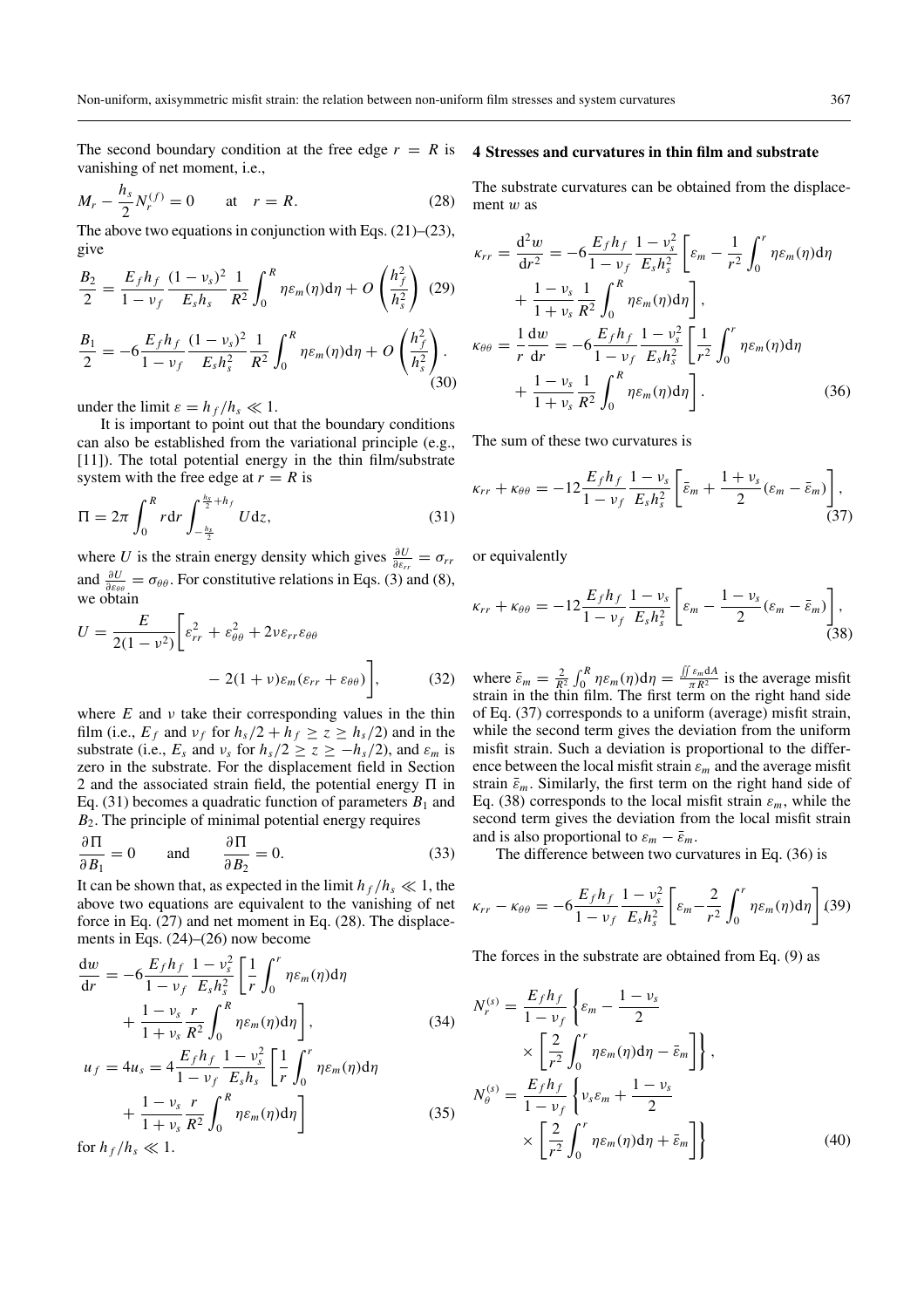for  $h_f / h_s \ll 1$ . The bending moments in the substrate are obtained from Eq. (10) as

$$
M_r = \frac{E_f h_f}{1 - \nu_f} \frac{h_s}{2} \left\{ -\varepsilon_m + \frac{1 - \nu_s}{2} \times \left[ \frac{2}{r^2} \int_0^r \eta \varepsilon_m(\eta) d\eta - \bar{\varepsilon}_m \right] \right\},\
$$
  

$$
M_\theta = \frac{E_f h_f}{1 - \nu_f} \frac{h_s}{2} \left\{ -\nu_s \varepsilon_m - \frac{1 - \nu_s}{2} \times \left[ \frac{2}{r^2} \int_0^r \eta \varepsilon_m(\eta) d\eta + \bar{\varepsilon}_m \right] \right\}
$$
(41)

for  $h_f / h_s \ll 1$ . The stresses in the substrate are related to the forces and moments by

$$
\sigma_{rr}^{(s)} = \frac{N_r^{(s)}}{h_s} - \frac{12M_r}{h_s^3} z,
$$
  
\n
$$
\sigma_{\theta\theta}^{(s)} = \frac{N_{\theta}^{(s)}}{h_s} - \frac{12M_{\theta}}{h_s^3} z.
$$
\n(42)

The stresses in the thin film are obtained from Eq. (3),

$$
\sigma_{rr}^{(f)} = \frac{E_f}{1 - \nu_f} \left\{ -\varepsilon_m + 4 \frac{E_f h_f}{1 - \nu_f^2} \frac{1 - \nu_s^2}{E_s h_s} \times \left[ \varepsilon_m - (1 - \nu_f) \frac{1}{r^2} \int_0^r \eta \varepsilon_m(\eta) d\eta \right. \\ \left. + \frac{1 + \nu_f}{2} \frac{1 - \nu_s}{1 + \nu_s} \bar{\varepsilon}_m \right] \right\} + O\left(\frac{h_f^2}{h_s^2}\right),
$$
\n
$$
\sigma_{\theta\theta}^{(f)} = \frac{E_f}{1 - \nu_f} \left\{ -\varepsilon_m + 4 \frac{E_f h_f}{1 - \nu_f^2} \frac{1 - \nu_s^2}{E_s h_s} \times \left[ \nu_f \varepsilon_m + (1 - \nu_f) \frac{1}{r^2} \int_0^r \eta \varepsilon_m(\eta) d\eta \right. \\ \left. + \frac{1 + \nu_f}{2} \frac{1 - \nu_s}{1 + \nu_s} \bar{\varepsilon}_m \right] \right\} + O\left(\frac{h_f^2}{h_s^2}\right), \tag{43}
$$

where we have kept the terms that are up to the order of  $O(\frac{h_f}{h_s})$  in order to illustrate the difference between these two stresses. The sum and difference of these stresses have the following simple expressions:

$$
\sigma_{rr}^{(f)} + \sigma_{\theta\theta}^{(f)} = \frac{E_f}{1 - \nu_f} (-2\varepsilon_m) + O\left(\frac{h_f}{h_s}\right),
$$
  
\n
$$
\sigma_{rr}^{(f)} - \sigma_{\theta\theta}^{(f)} = 4E_f \frac{E_f h_f}{1 - \nu_f^2} \frac{1 - \nu_s^2}{E_s h_s}
$$
  
\n
$$
\times \left[\varepsilon_m - \frac{2}{r^2} \int_0^r \eta \varepsilon_m(\eta) d\eta\right] + O\left(\frac{h_f^2}{h_s^2}\right)
$$
(44)

It is noted that  $\sigma_{rr}^{(f)} - \sigma_{\theta\theta}^{(f)}$  is in general expected to be smaller than  $\sigma_{rr}^{(f)} + \sigma_{\theta\theta}^{(f)}$  for  $h_f/h_s \ll 1$ . This issue will be discussed again in the next section in relation to the dependence of this stress difference to the difference between polar curvature components.

For uniform misfit strain  $\varepsilon_m$  = constant, the curvatures in the substrate obtained from Eqs. (37)–(39) become

$$
\kappa = \kappa_{rr} = \kappa_{\theta\theta} = -6\frac{E_f h_f}{1 - v_f} \frac{1 - v_s}{E_s h_s^2} \varepsilon_m.
$$
 (45)

The stresses in the thin film obtained from Eq. (44) become

$$
\sigma = \sigma_{rr}^{(f)} = \sigma_{\theta\theta}^{(f)} = \frac{E_f}{1 - \nu_f}(-\varepsilon_m). \tag{46}
$$

For this special case only, both stress and curvature states become equi-biaxial. The elimination of misfit strain  $\varepsilon_m$  from the above two equations yields a simple relation  $\sigma = \frac{E_s h_s^2}{6(1-v_s)h_f} \kappa$ . This is the relation obtained by Stoney (see Eq. (1)) and it has been used to estimate the thin-film stress  $\sigma$  from the substrate curvature  $\kappa$ , if the misfit strain, stress and curvature are all constants, and if the plate system shape is spherical. In the following, we extend such a relation for non-uniform misfit strain distribution.

## **5 Extension of Stoney formula for non-uniform misfit strain distribution**

The stresses and curvatures are all given in terms of the misfit strain in the previous section. We extend the Stoney formula for non-uniform misfit distribution in this section by establishing the direct relation between the thin-film stresses and substrate curvatures.

It is shown that both  $\kappa_{rr} - \kappa_{\theta\theta}$  in Eq. (39) and  $\sigma_{rr}^{(f)}$  –  $\sigma_{\theta\theta}^{(f)}$  in Eq. (44) are proportional to  $\varepsilon_m(r) - \frac{2}{r^2} \int_0^r \eta \varepsilon_m(\eta) d\eta$ . Therefore, elimination of misfit strain gives the difference  $\sigma_{rr}^{(f)} - \sigma_{\theta\theta}^{(f)}$  in thin-film stresses directly proportional to the difference  $\kappa_{rr} - \kappa_{\theta\theta}$  in substrate curvatures,

$$
\sigma_{rr}^{(f)} - \sigma_{\theta\theta}^{(f)} = -\frac{2E_f h_s}{3(1 + \nu_f)} (\kappa_{rr} - \kappa_{\theta\theta}). \tag{47}
$$

The above relation clearly shows that the radial and circumferential stress components will be equal only if the equivalent curvature components are also equal (unlike what was stated in Stoney's 5th and 6th assumptions this is not true in general as can be clearly seen from Fig. 2). In this experimental example, the two polar components of curvature displayed are radially varying but are clearly unequal.

We now focus on the sum of thin-film stresses  $\sigma_{rr}^{(f)} + \sigma_{\theta\theta}^{(f)}$ and sum of substrate curvatures  $\kappa_{rr} + \kappa_{\theta\theta}$ . We define the average substrate curvature  $\overline{\kappa_{rr} + \kappa_{\theta\theta}}$  as

$$
\overline{\kappa_{rr} + \kappa_{\theta\theta}} = \frac{1}{\pi R^2} \iint\limits_{A} (\kappa_{rr} + \kappa_{\theta\theta}) \eta \, d\eta \, d\theta
$$
\n
$$
= \frac{2}{R^2} \int_0^R \eta(\kappa_{rr} + \kappa_{\theta\theta}) \, d\eta. \tag{48}
$$

It can be related to the average misfit strain  $\bar{\varepsilon}_m$  by averaging both sides of Eq. (38), i.e.,

$$
\overline{\kappa_{rr} + \kappa_{\theta\theta}} = 12 \frac{E_f h_f}{1 - \nu_f} \frac{1 - \nu_s}{E_s h_s^2} (-\bar{\varepsilon}_m). \tag{49}
$$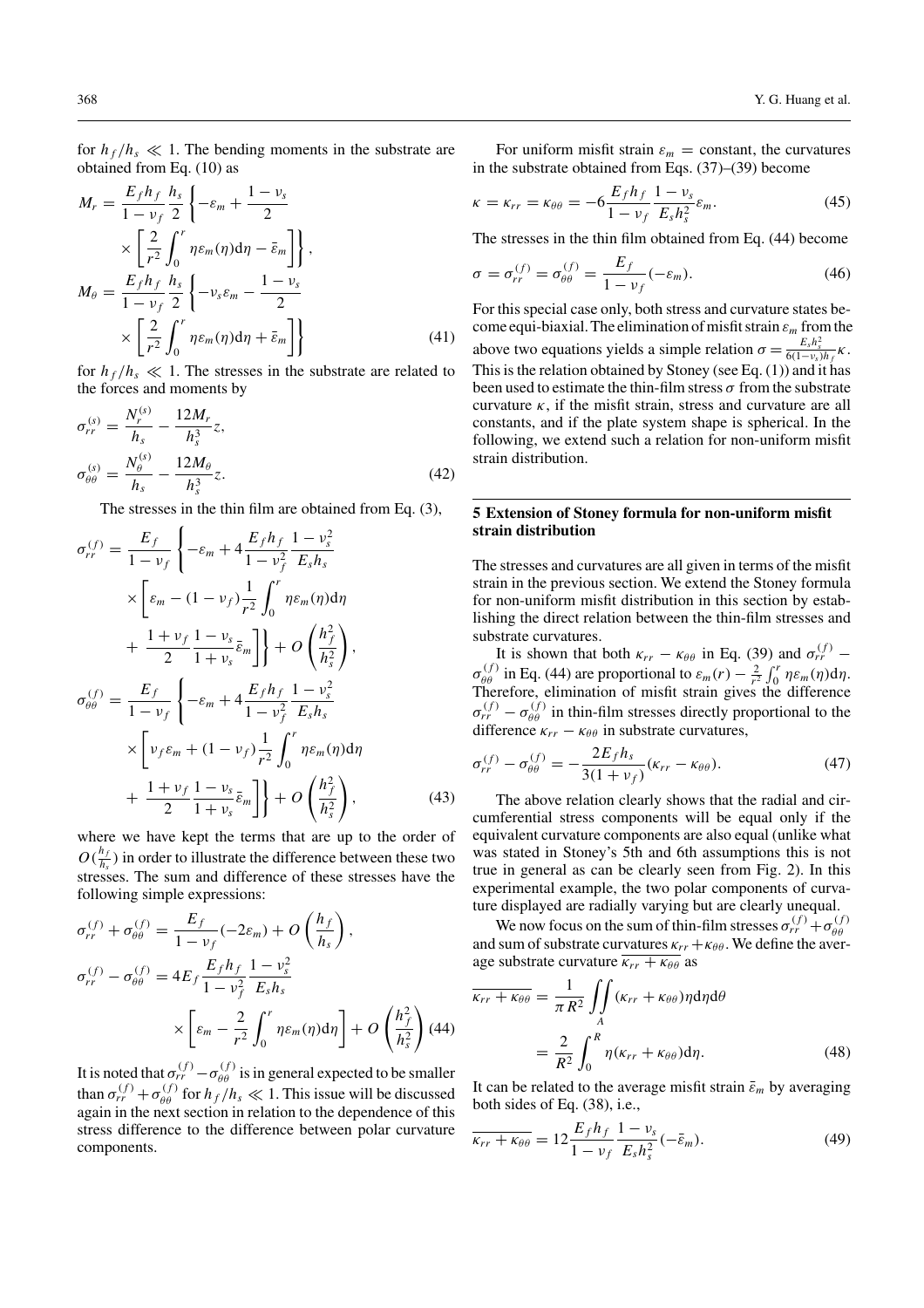The deviation from the average curvature,  $\kappa_{rr}+\kappa_{\theta\theta}-\overline{\kappa_{rr}+\kappa_{\theta\theta}}$ , can be related to the deviation from the average misfit strain  $\varepsilon_m - \bar{\varepsilon}_m$  as

$$
\kappa_{rr} + \kappa_{\theta\theta} - \overline{\kappa_{rr} + \kappa_{\theta\theta}} = -6 \frac{E_f h_f}{1 - \nu_f} \frac{1 - \nu_s^2}{E_s h_s^2} (\varepsilon_m - \bar{\varepsilon}_m). \tag{50}
$$

The elimination of misfit strain  $\varepsilon_m - \bar{\varepsilon}_m$  and average misfit strain  $\bar{\varepsilon}_m$  from Eqs. (49), (50) and (44) gives the sum of thin-film stresses in terms of curvature as

$$
\sigma_{rr} + \sigma_{\theta\theta} = \frac{E_s h_s^2}{6(1 - v_s)h_f} \left\{ \kappa_{rr} + \kappa_{\theta\theta} + \frac{1 - v_s}{1 + v_s} \left[ \kappa_{rr} + \kappa_{\theta\theta} - \overline{\kappa_{rr} + \kappa_{\theta\theta}} \right] \right\}.
$$
 (51)

The above equation, together with Eq. (47), provide direct relations between thin-film stresses and substrate curvatures. It is important to note that stresses at a point in the thin film depend not only on curvatures at the same point (local dependence), but also on the average curvature in the entire substrate (non-local dependence).

The interface stress  $\tau(r)$  gives in Eq. (17) can also be directly related to substrate curvatures via

$$
\tau = \frac{E_s h_s^2}{6(1 - v_s^2)} \frac{d}{dr} (\kappa_{rr} + \kappa_{\theta\theta}).
$$
\n(52)

This provides a remarkably simple way to estimate the interface shear stress from radial gradients of the two non-zero substrate curvatures.

Since interfacial shear stresses are responsible for promoting system failures through delamination of the thin film from the substrate, Eq. (52) has particular significance. It shows that such stresses are proportional to the radial gradient of  $\kappa_{rr} + \kappa_{\theta\theta}$  and not to its magnitude as might have been expected of a local, Stoney-like formulation. The implementation value of Eq. (52) is that it provides an easy way of inferring these special interfacial shear stresses once the full-field curvature information is available. As a result, the methodology also provides a way to evaluate the risk of and to mitigate such important forms of failure. It should be noted that for the special case of spatially constant curvatures, this interfacial shear stress  $\tau$  vanishes as is the case for all Stoney-like formulations described in the introduction.

Finally it should be noted that Eq. (51) also reduces to Stoney's result for the case of spatial curvature uniformity. Indeed for this case, Eq. (51) reduces to

$$
\sigma_{rr} + \sigma_{\theta\theta} = \frac{E_s h_s^2}{6(1 - v_s)h_f} (\kappa_{rr} + \kappa_{\theta\theta}).
$$
\n(53)

If in addition the curvature state is equi-biaxial ( $\kappa_{rr} = \kappa_{\theta\theta}$ ), as assumed by Stoney, Eq. (1) is recovered while relation (47) furnishes  $\sigma_{rr} = \sigma_{\theta\theta}$  (stress equi-biaxiality) as a special case.

#### **6 Discussion and conclusions**

Unlike Stoney's original analysis and its extensions discussed in the introduction, the present analysis shows that the dependence of the stresses on the curvatures is not generally "local". Here the stress components at a point on the film will, in general, depend on both the local value of the curvature components (at the same point) and on the value of curvatures of all other points on the plate system (non-local dependence). The more pronounced the curvature non-uniformities are, the more important such non-local effects become in accurately determining film stresses from curvature measurements. This demonstrates that analyses methods based on Stoney's approach and its various extensions cannot handle the nonlocality of the stress/curvature dependence and may result in substantial stress prediction errors if such analyses are applied locally in cases where spatial variations of system curvatures and stresses are present.

The presence of non-local contributions in such relations also has implications regarding the nature of diagnostic methods needed to perform wafer-level film stress measurements. Notably the existence of non-local terms necessitates the use of full-field methods capable of measuring curvature components over the entire surface of the plate system (or wafer). Furthermore measurement of all independent components of the curvature field is necessary. This is because the stress state at a point depends on curvature contributions (from both  $\kappa_{rr}$ and  $\kappa_{\theta\theta}$ ) from the entire plate surface.

Regarding the curvature-misfit strain (Eqs. (36)–(39)) and stress-misfit strain (Eqs. (43)–(45)) relations the following points are noteworthy. These relations also generally feature a dependence of local misfit strain  $\varepsilon_m(r)$  which is "Stoneylike" as well as a "non-local" contribution from the misfit strain of other points on the plate system. Furthermore the stress and curvature states are always non-equibiaxial (i.e.,  $\sigma_{rr}^{(f)} \neq \sigma_{\theta\theta}^{(f)}$  and  $\kappa_{rr} \neq \kappa_{\theta\theta}$ ) in the presence of misfit strain non-uniformities. Only if  $\varepsilon_m$  = constant these states become equi-biaxial, the "non-local" contributions vanish and Stoney's original results are recovered as a special case and a highly unlikely scenario as clearly demonstrated from Fig. 2.

Finally it should be noted that the existence of radial nonuniformities also results in the establishment of shear stresses along the film/substrate interface. These stresses are in general proportional to the radial derivatives of the first curvature invariant  $\kappa_{rr} + \kappa_{\theta\theta}$  (Eq. (52)). In terms of misfit strain these interfacial shear stresses are also proportional to the radial gradient of the misfit strain distribution  $\varepsilon_m(r)$ . The occurrence of such stresses is ultimately related to spatial non-uniformities and as a result such stresses vanish for the special case of uniform  $\kappa_{rr} + \kappa_{\theta\theta}$  or  $\varepsilon_m$  considered by Stoney and its various extensions. Since film delamination is a commonly encountered form of failure during wafer manufacturing, the ability to estimate the level and distribution of such stresses from wafer-level metrology might prove to be invaluable in enhancing the reliability of such systems.

## **References**

1. The National Technology Roadmap for Semiconductor Technology (2003) (USA)